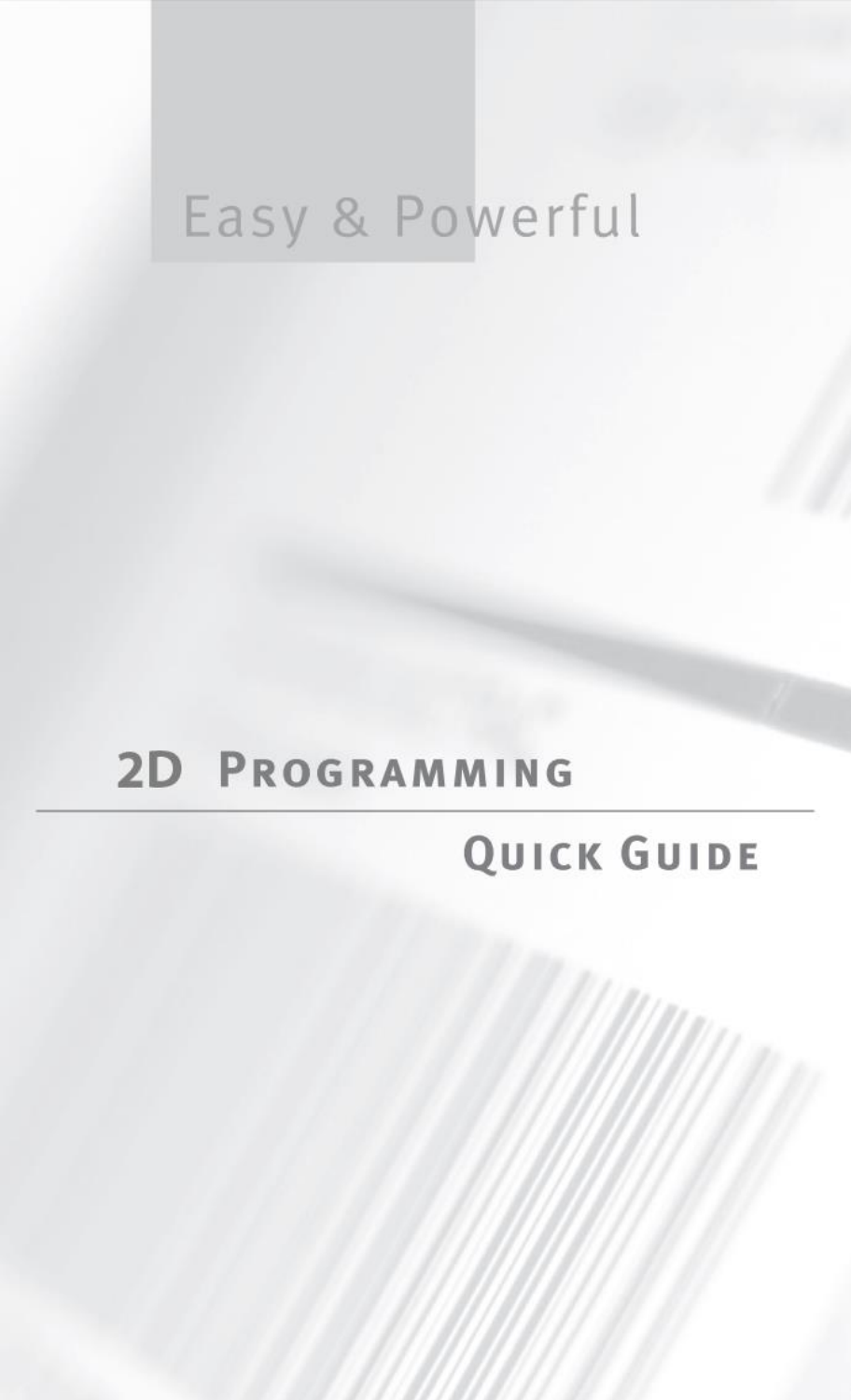Version Information Set All Default





### **Interface Selection**

RS232



USB



VCOM

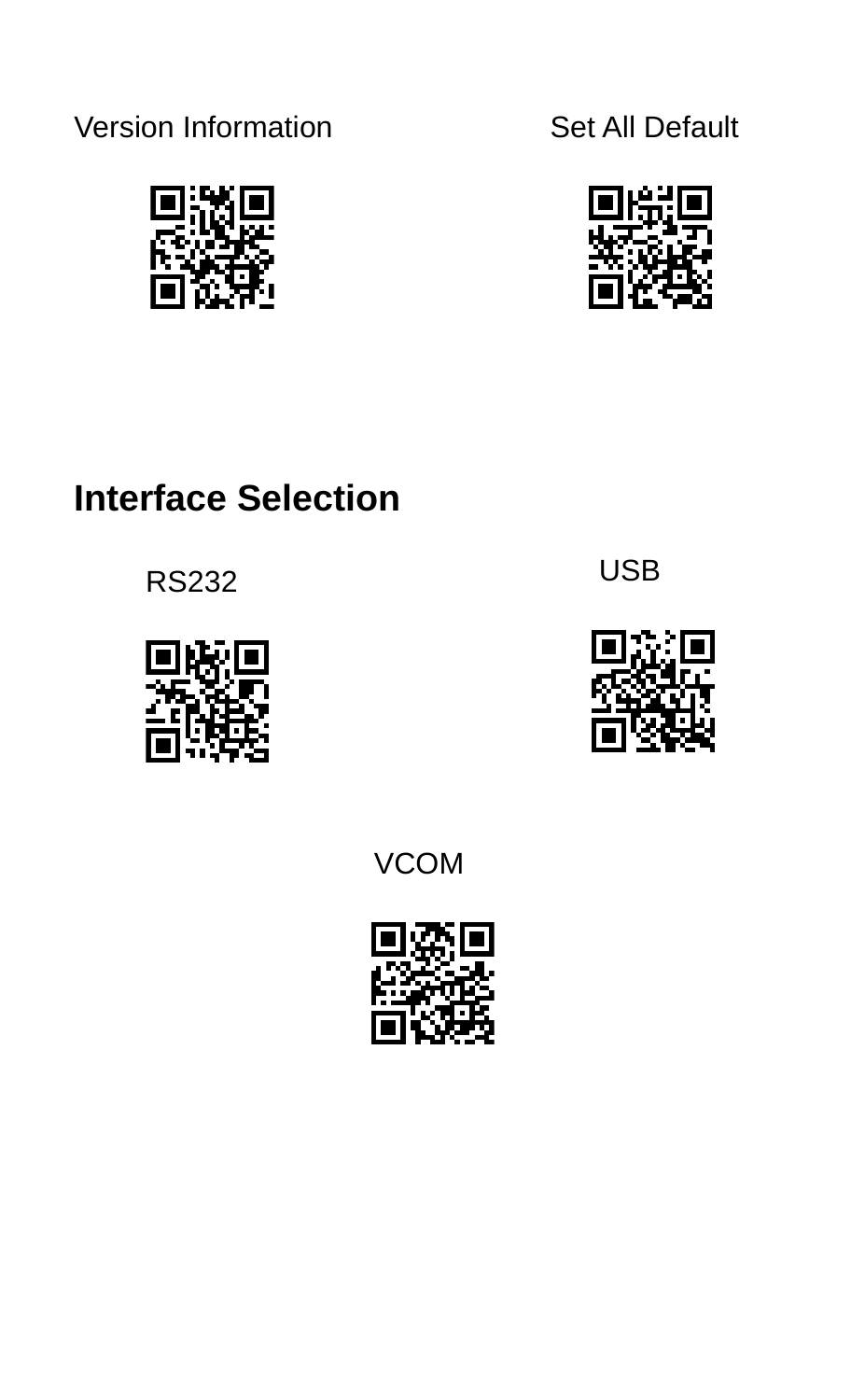### **Reading Mode Selection**

Good Read OFF Trigger ON/OFF





Auto Sense



### **Select Terminator**





HT (TAB) None



CR



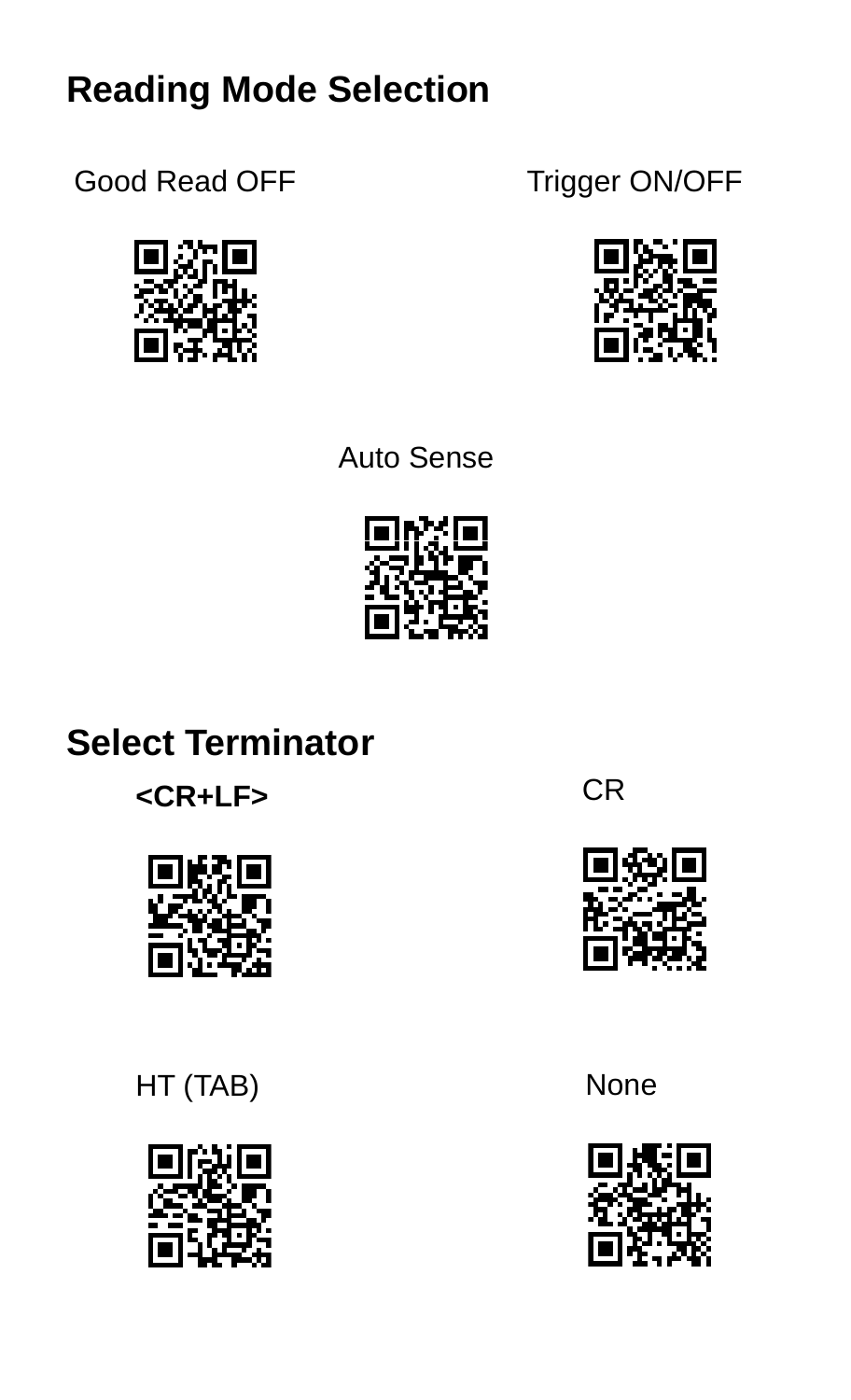### **Setup Baud Rate**







**<115200>**



### **Symbology Selection**

**< UPC-A ON>** UPC-A OFF



#### **<UPC-E ON>** UPC-E OFF





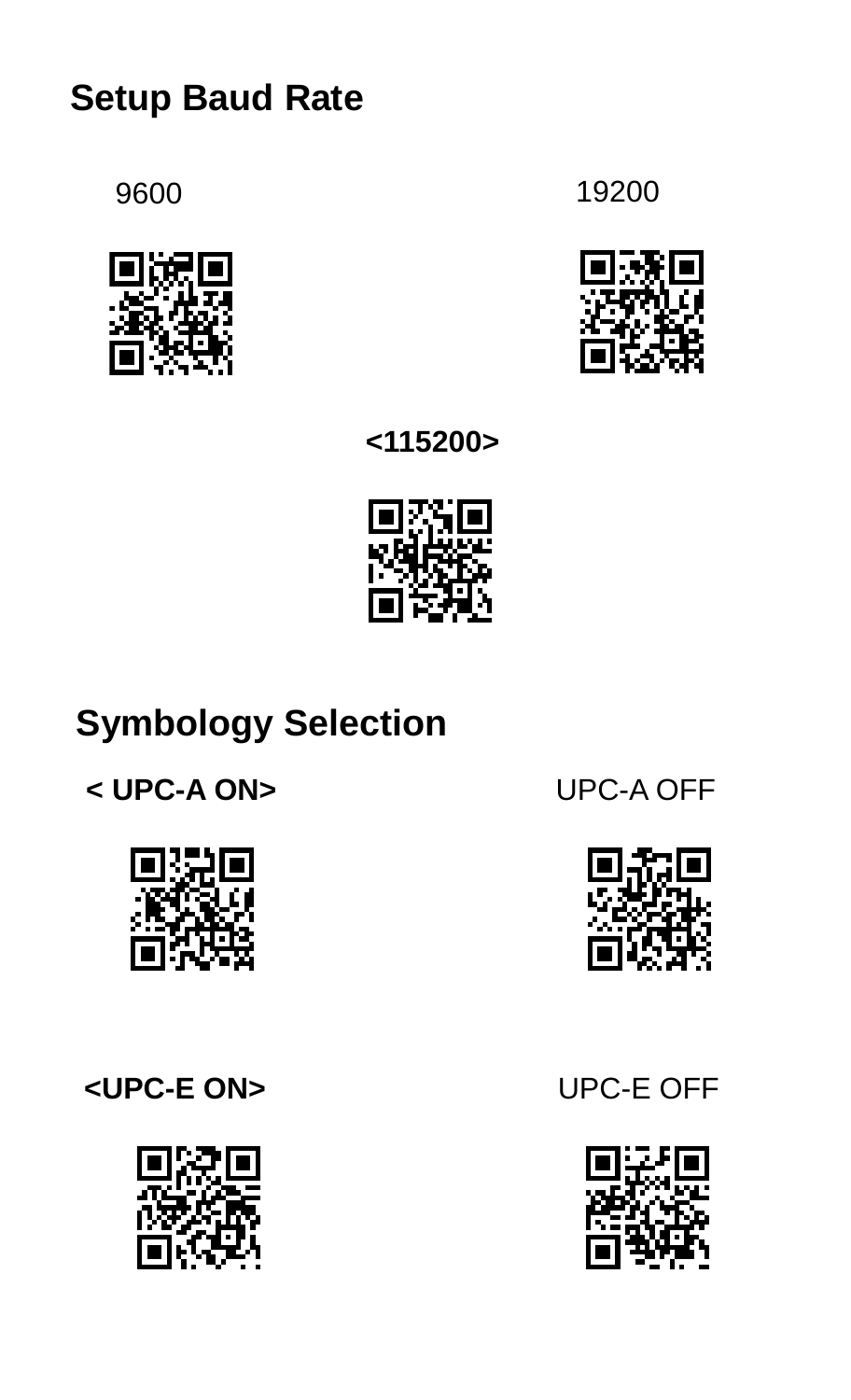

**<CODE 128 ON>** CODE 128 OFF



**<CODE 39 ON>** CODE 39 OFF



**<EAN-8/JAN-8 ON>** EAN-8/JAN-8 OFF



**ISBN-13 ON>**

**<EAN-13/JAN-13/**

EAN-13/JAN-13/

ISBN-13 OFF







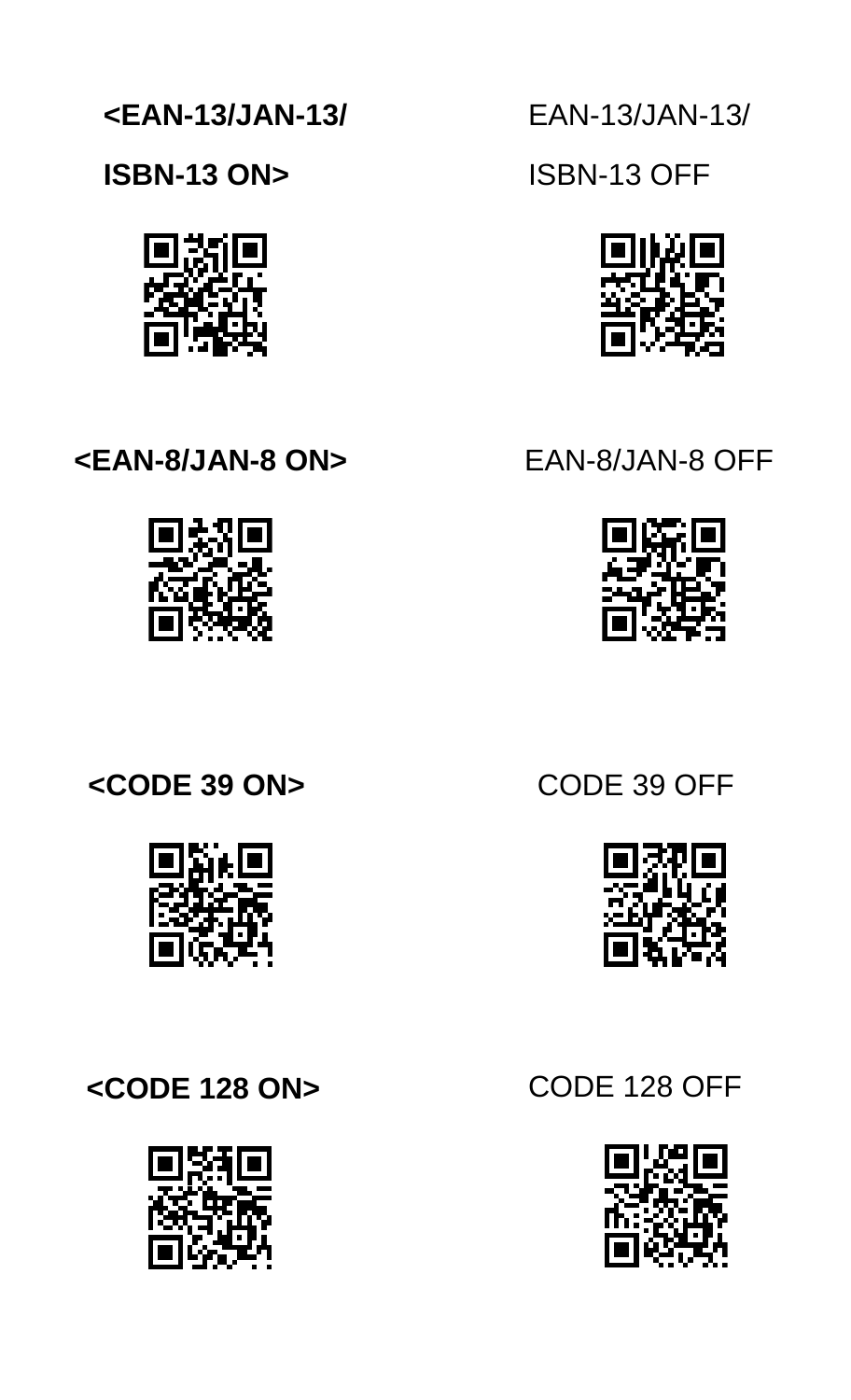



**<Interleaved 25 ON>** Interleaved 25 OFF



GS1 Data Bar-

Omni directional ON



GS1 Data Bar-

Limited ON







**<GS1 Data Bar-**

**Omni directional OFF>**



**<GS1 Data Bar-**

**Limited OFF>**

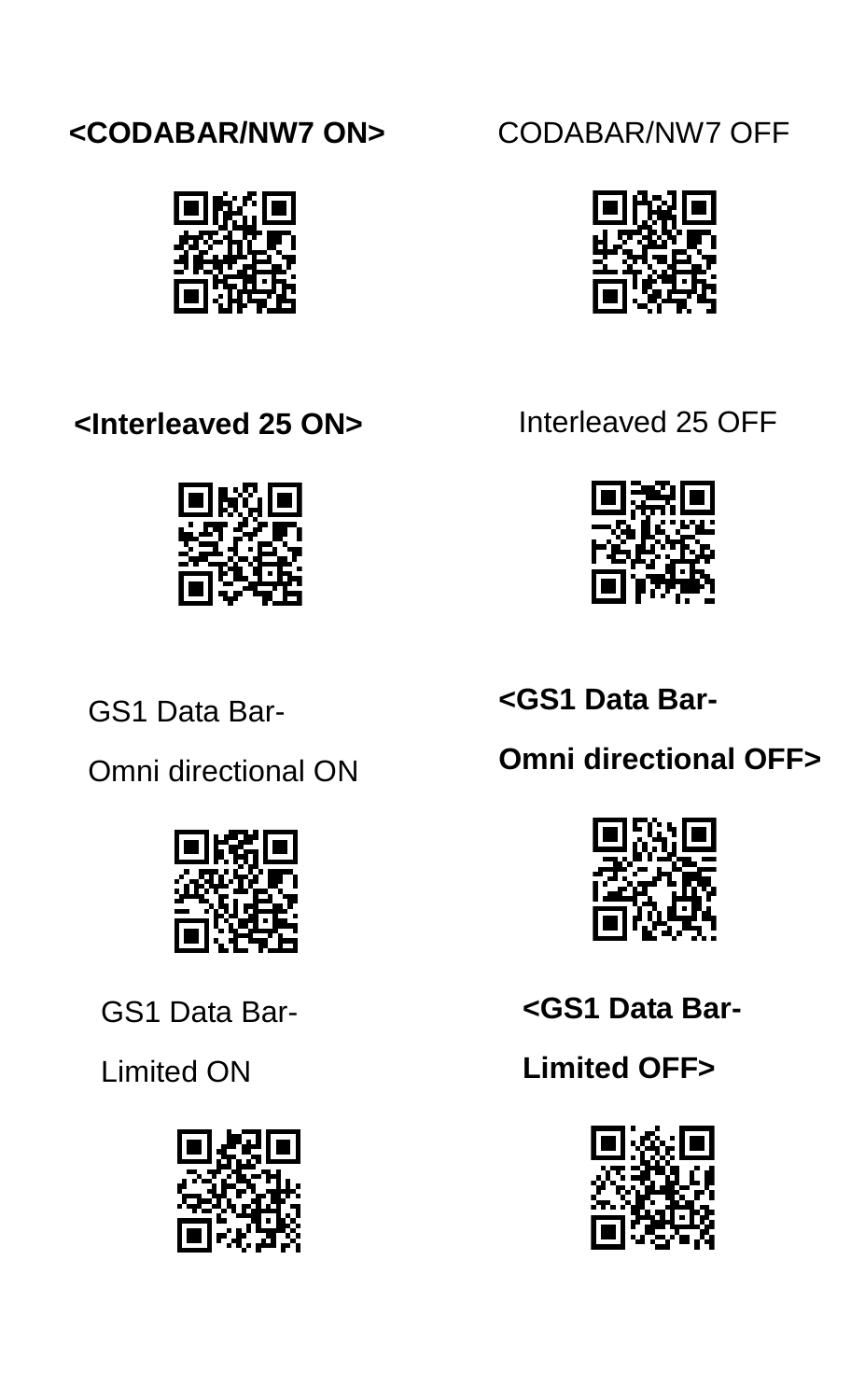GS1 Data Bar-

Expanded ON



**<QR Code ON>** QR Code OFF



**<PDF417 ON>** PDF417 OFF



**<Data Matrix ON>** Data Matrix OFF



 **<GS1 Data Bar-**

 **Expanded OFF>**







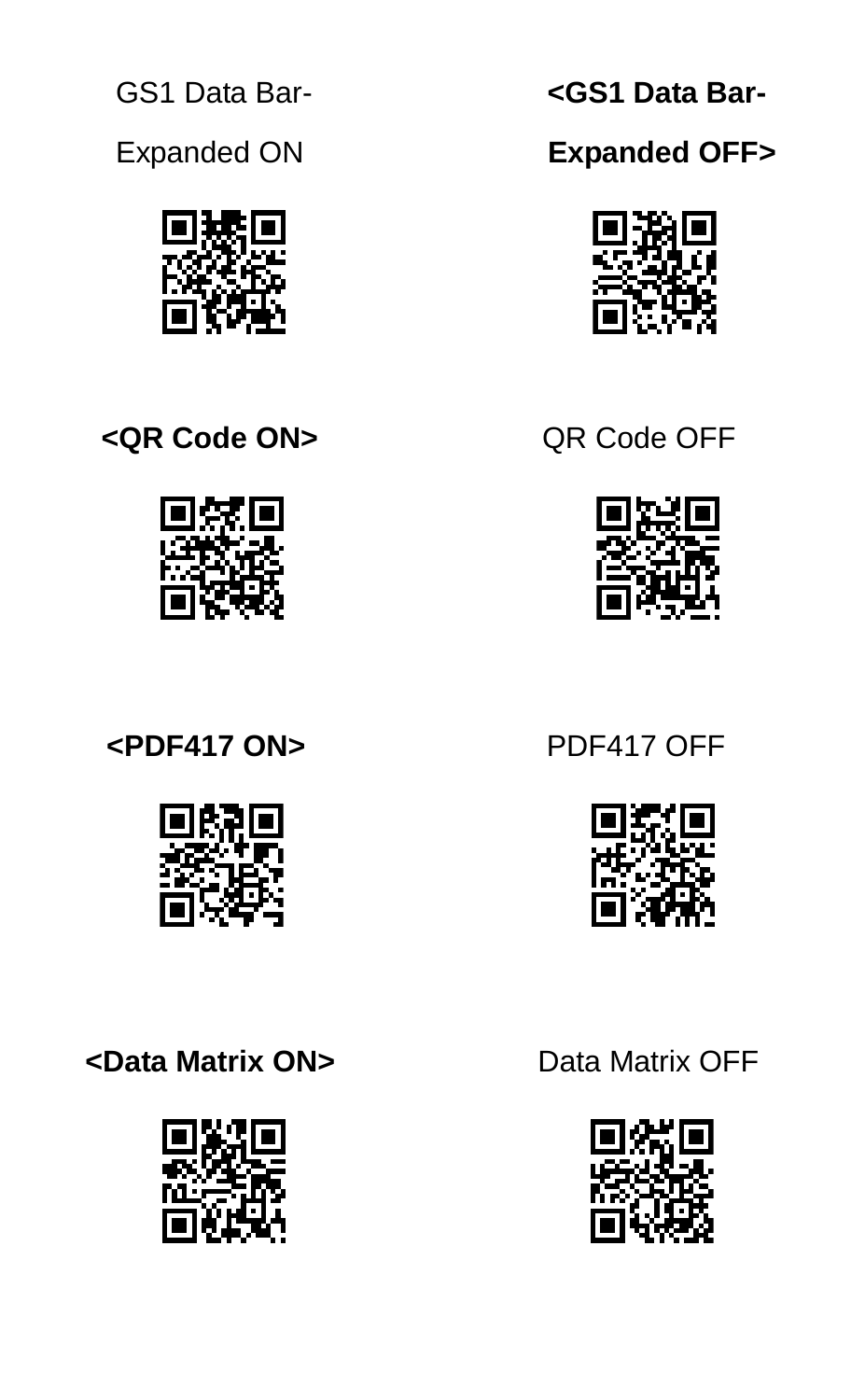



Micro PDF417 ON (Optional)



Han Xin Code ON

(Optional)



Micro QR ON **<Micro QR OFF >**







**<Micro PDF417 OFF>**



**<Han Xin Code OFF>**

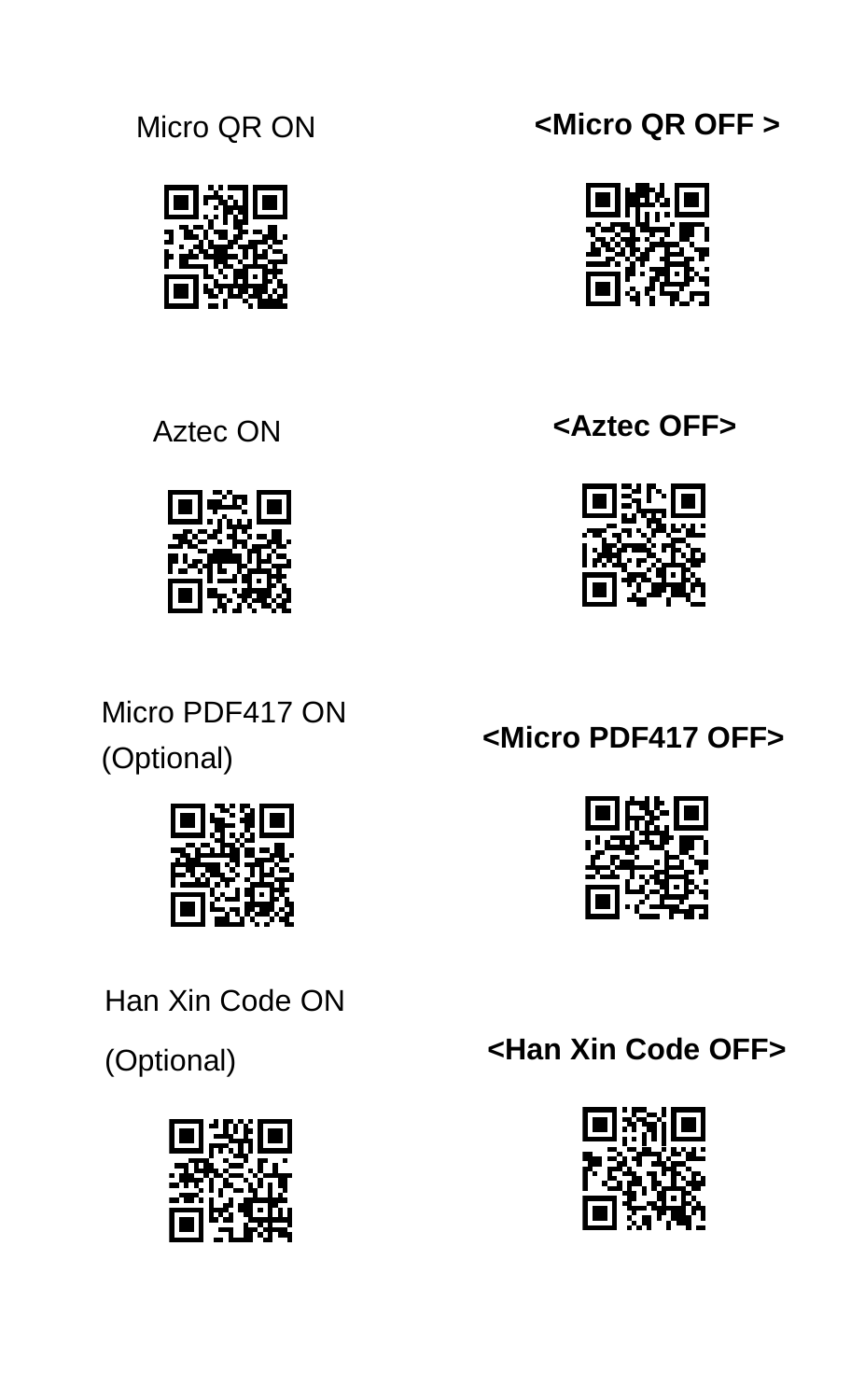Grid Matrix Code ON

(Optional)

### **<Grid Matrix Code OFF>**





#### Select All Barcodes

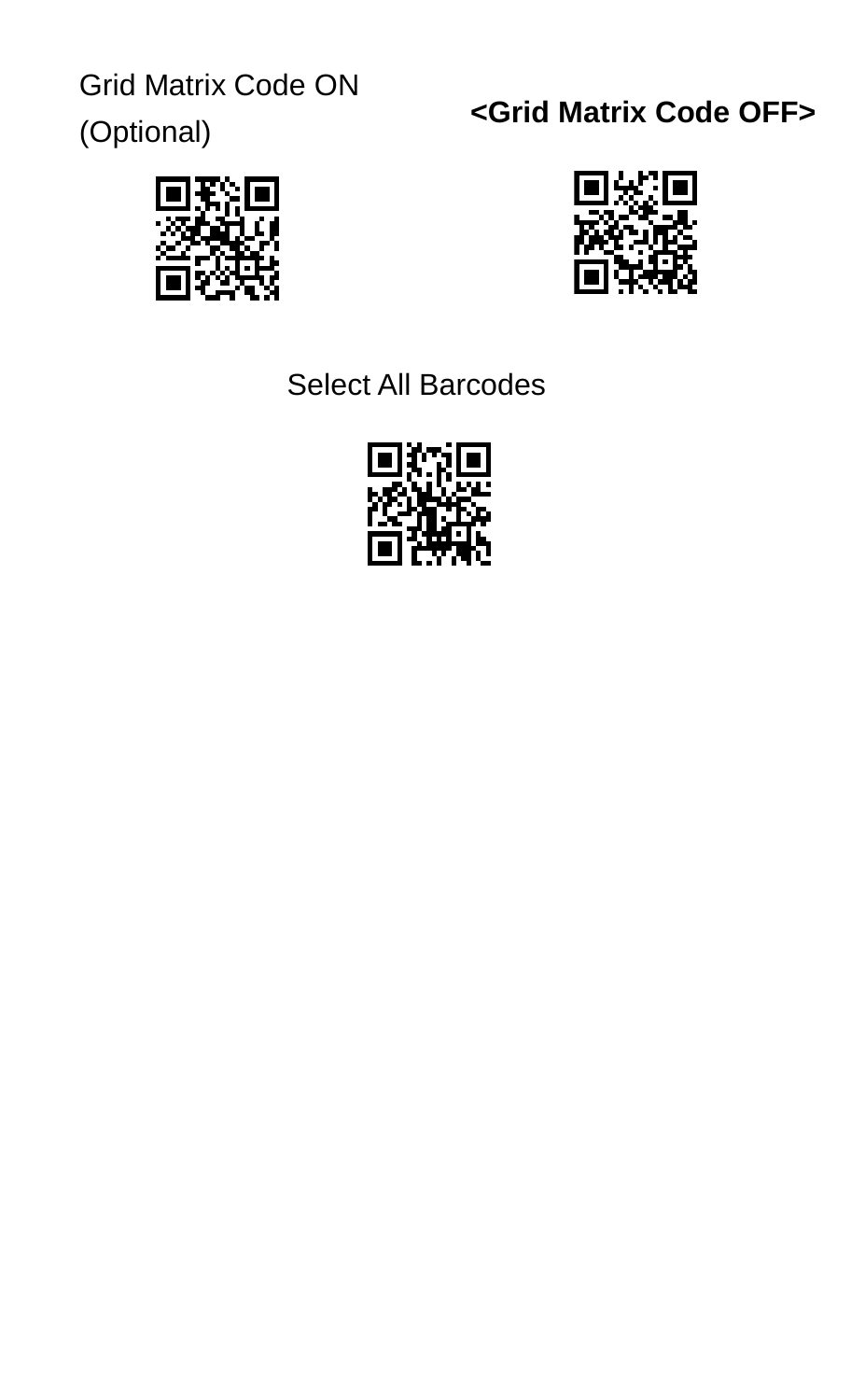### **Send Character by ALT Method**







### **Bluetooth Configuration (for BT Scanner)**

Set BT Parameter Default



### **BT Profile**

**<SPP Master Mode>** SPP Slave Mode



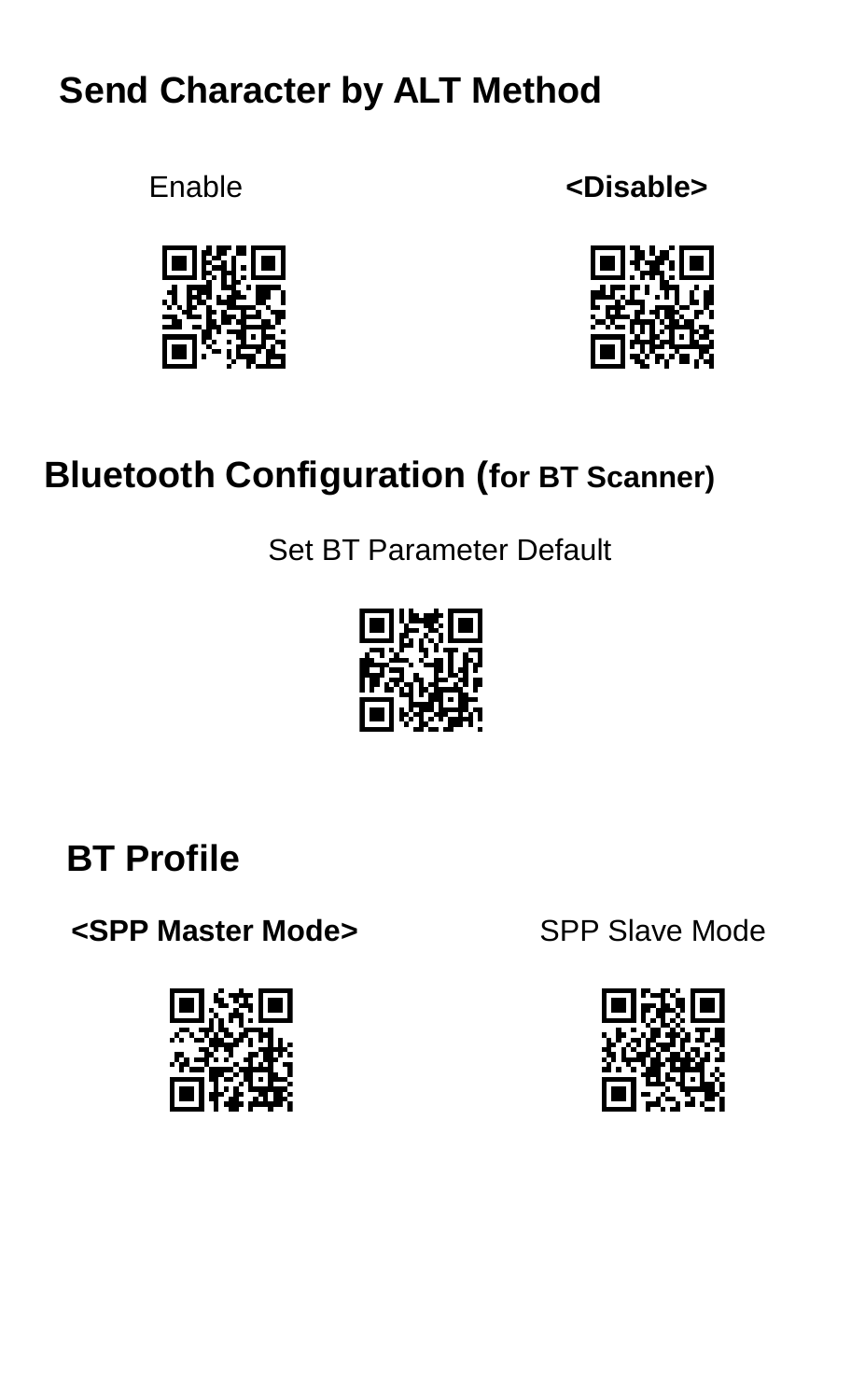HID Slave Mode



### **Firmware Version (for BT Scanner)**

Scanner Firmware Version Cradle Firmware Version





Scanner MAC Address Cradle MAC Address